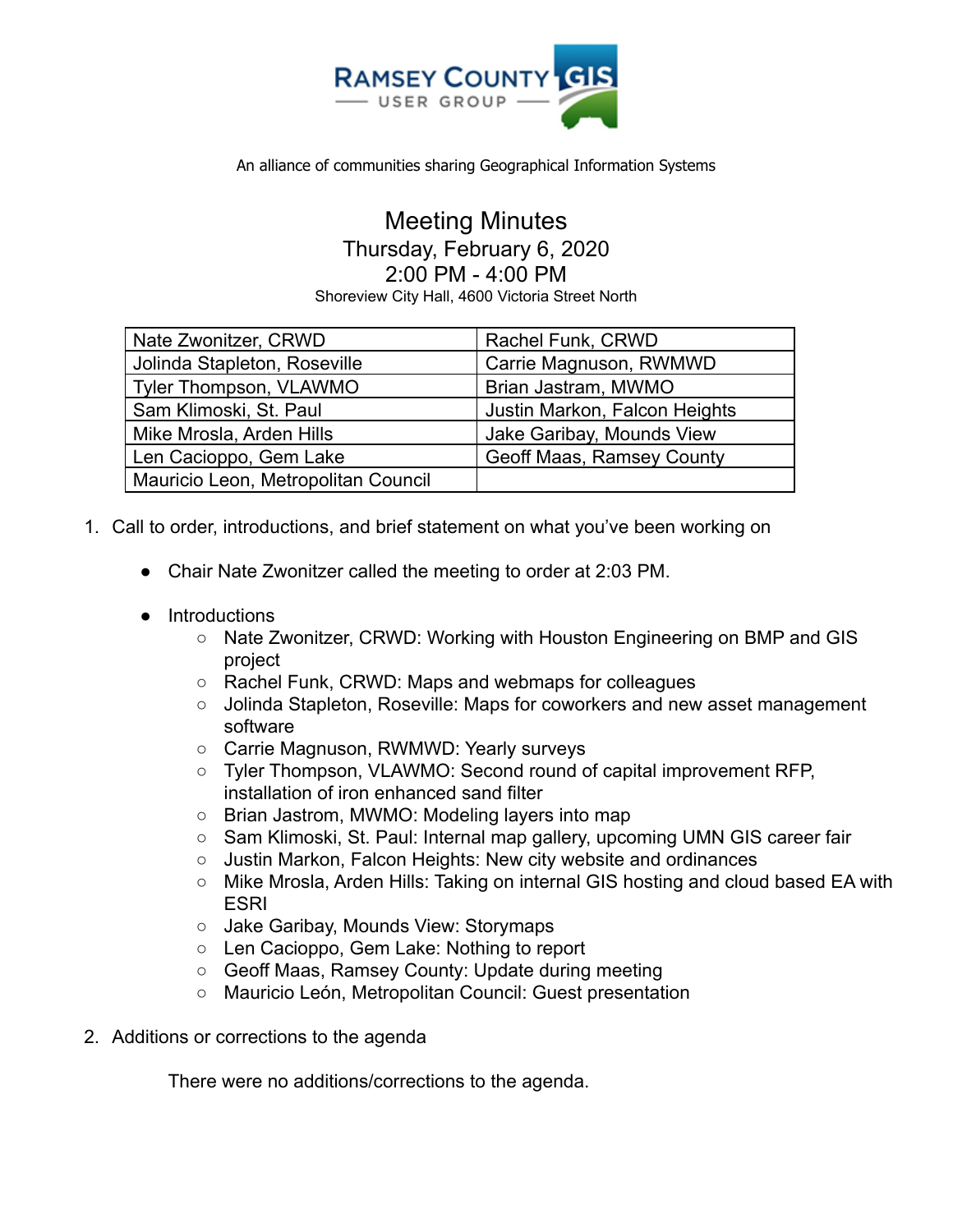

3. Approval of the December 12, 2019 meeting minutes

The minutes for December 12, 2019 were approved by unanimous consent.

4. **Guest Presentation** Mauricio León, Metropolitan Council, *Metropolitan Council's Climate Change Mitigation Planning Tool for Communities*

> Mauricio León gave a PowerPoint presentation on the work being done by the Metropolitan Council around mitigation for climate change. This includes collecting the area's climate statistics through an inventory (electricity, transportation, etc) and scenario planning (more bikes and fewer cars, LED light bulbs). This information will be compiled into a database and user interface.

> Len Cacioppo asked about gas purchases versus vehicle miles traveled, and León said that they are focused on VMTs because this is a better measure of the source of emissions while gas purchased in one place can go elsewhere.

5. Ramsey County update (Geoff)

Geoff Maas provided a PowerPoint presentation on the updates from Ramsey County.

- 2020 Aerial Imagery Collection
	- Entire metro-area will be covered at spring leaf-off at 1 foot elevation.
	- Ramsey County will buy up to 6 inch resolution.
	- Requesting \$10,204 from RCGISUG (50% of cost)
	- **○ Sam Klimoski moved, Len Cacioppo seconded to spend \$10,204 on Ramsey County aerial imagery buy up; motion passed unanimously**
	- Nate Zwonitzer will provide RCGISUG letter of support
- Ramsey Unified Imagery Program
	- Internal and external (cities, watershed management units) needs assessment
	- Goals are to meet multiple needs and pool resources
	- Different types: ortho imagery, oblique imagery, street view, drone imagery
- In discussion with NearMap about needs and enhanced service
	- NearMap meeting at Ramsey County on March 3
- Metro Stormwater Geodata Project
	- Pilot study in Bloomington-Eagan area
	- Outreach materials ready end of March
	- Stakeholder review April to June and beyond
- Publication of Ramsey County plat maps
	- Download as PDFs
	- Goal by end of 2020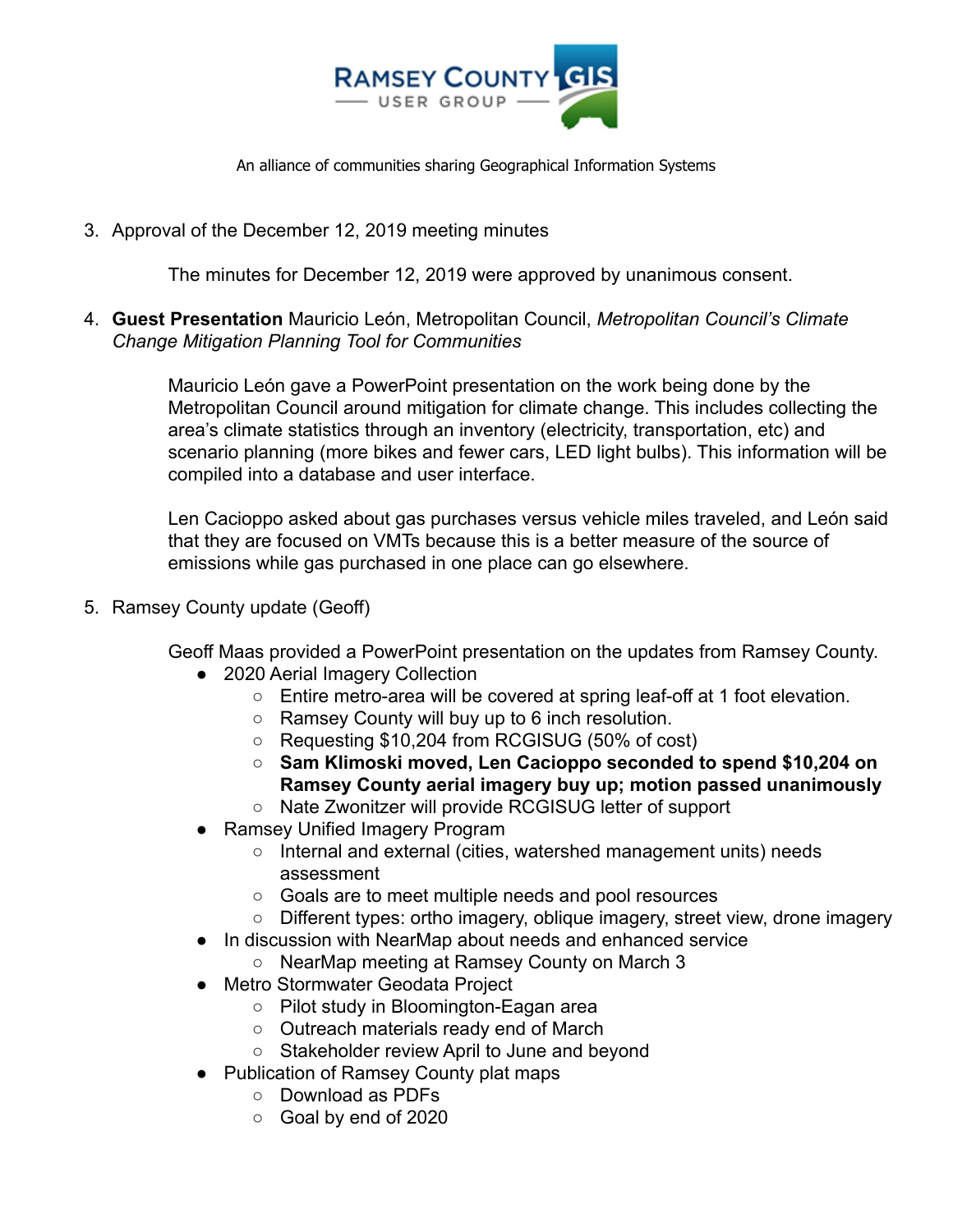

6. Review and approve 2020 budget (Nate/Tyler)

Nate Zwonitzer and Tyler Thompson provided information on the proposed RCGISUG budget for 2020. \$70,000 was estimated for aerial imagery for 2020. Given Geoff Maas' presentation and a request of \$10,204, the budget will be revised accordingly.

## **Len Cacioppo moved, Jolinda Stapleton seconded to approve the 2020 amended budget; motion passed unanimously.**

7. Discussion on 2021-23 Joint Powers Agreement (Officers)

The officers provided an update on the draft 2021-23 Joint Powers Agreement for the RCGISUG. Various changes were proposed, and the draft document will be sent to membership in the coming weeks for internal and legal review. The goal is to vote to approve the JPA at the May meeting and gather all signatures by the end of 2020.

8. **Member Presentation** Jake Garibay, Mounds View, *ArcGIS Online/Collector for Public Works*

Due to lack of timing, the presentation was moved to the May meeting.

- 9. Discussion on future content and meeting locations (Nate/Sam)
	- Members decided to hold the May 2020 meeting at Capitol Region Watershed District, and the August 2020 meeting would tentatively be held at Ramsey Washington Metro Watershed District.
	- Potential presentation topics for May included sewers (St. Paul), parcel/data workflow (Ramsey County), and Tree Trust.
- 10.Community Announcements
	- Jolinda Stapleton noted that she participated in a beta version review of the new MapRamsey application and was curious what stage the project was in. Geoff Maas said that the project was being overseen by Jessica Fendos at Ramsey County.
	- Tyler Thompson noted that the longtime Administrator of VLAWMO will be retiring soon.
	- Jake Garibay noted that Mounds View is hiring for an arborist and sanitary sewer positions.